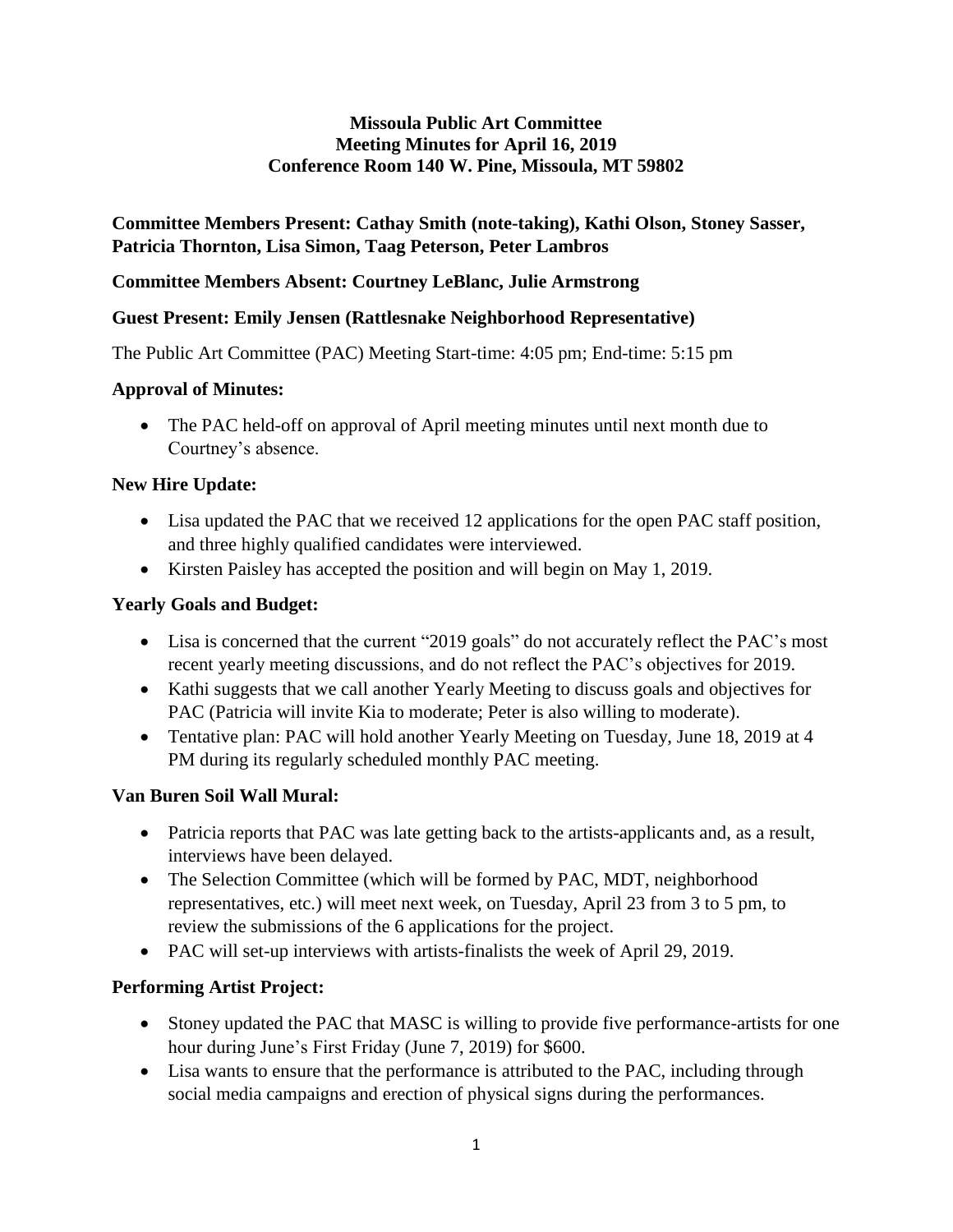- MASC has its own insurance policy to cover its performers during the PAC-sponsored performances.
- The PAC committee members suggest that MASC should begin its performance at 5:30/6 PM.
- Stoney seeks recommendations for other potential performers for this ongoing summer project.

## **Montana Rail Link % for Art:**

- Taag reported that the artist contract has been fully executed for *Scratch*, and the final project is planned for completion on-schedule by the end of July 2019.
- In the future, the PAC will need to engage with infrastructure issues/costs with Parks & Rec earlier in the project planning and discussion phase.

## **UofM Pilot Program:**

• Discussion and report continued to next month's PAC meeting.

## **Traffic Signal Boxes:**

- Kathi reports that the PAC currently has funding for three (3) traffic signal boxes for 2019, two from neighborhood grants and one from BID. The PAC is hopeful that it will be able to fund five traffic signal boxes for 2019.
- Lisa asks the PAC to consider whether it should continue to published art calls for traffic signal boxes or, in certain years, consider reaching out to invite specific Missoula artists.

# **Public Art Guide:**

- Kathi will circulate draft of the Public Art Guide by the end of this month, April 2019.
- The 2019 Public Art Guide will include introductory remarks by Rafael Chacon, and special pieces/mentions about the PAC's performance project, the Van Buren Soil Wall, *Scratch*, and other public art in Missoula and on the University Campus.
- Kathi asks: are we missing new artworks? Should we include the evolving street art in the alley next to The Catalyst? (Lisa: Cristo & Bateman are the muralists).

#### **New Parks/Parking Spot Project:**

 Cathay asks whether we want to consider removing this potential project from the agenda, or dedicate time to discuss it.

#### **Lighting for Perseverance & Passage:**

• Taag reports that lighting for Perseverance & Passage will be completed by this summer thanks to MRA funding.